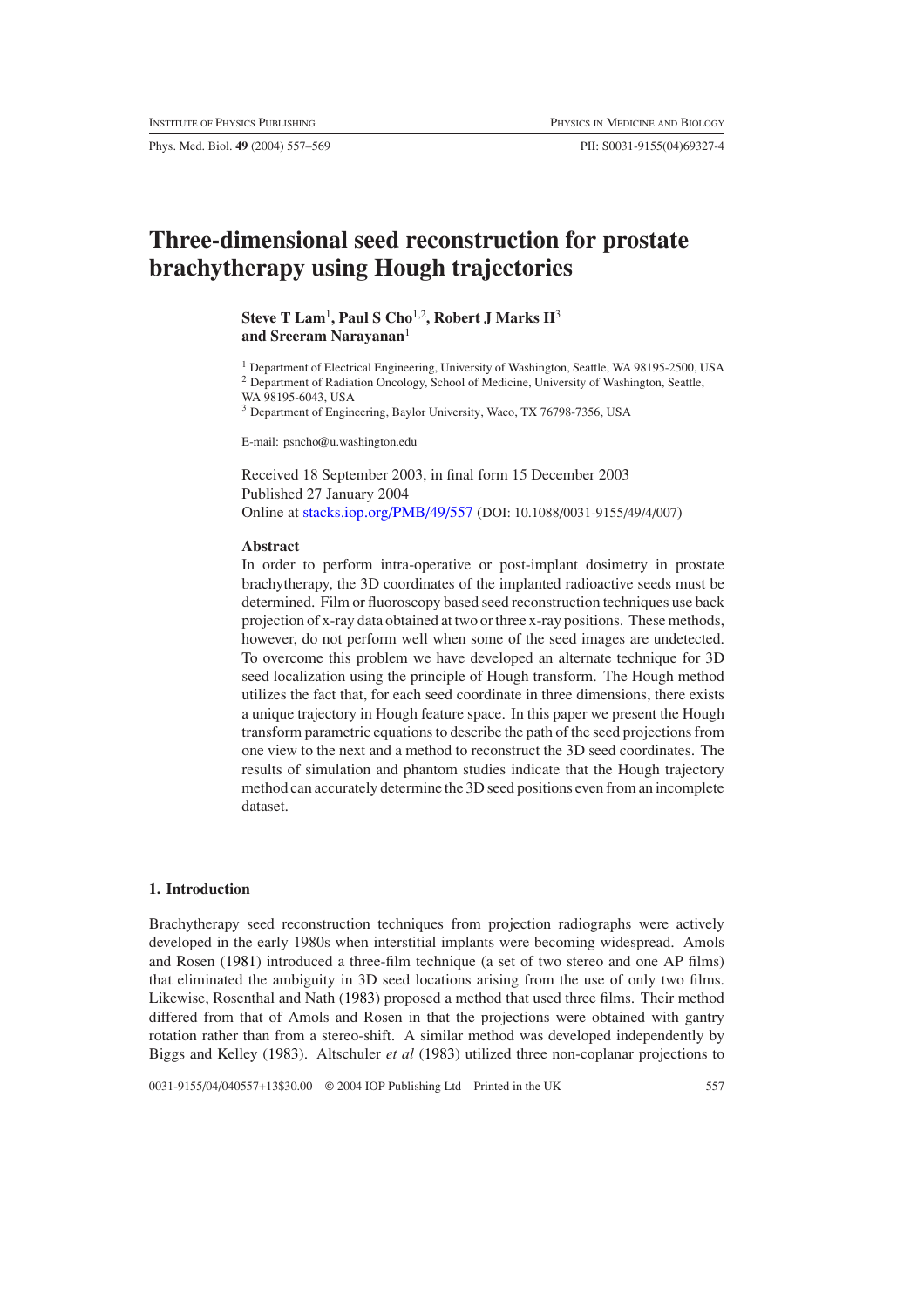further reduce the ambiguity in seed matching. Their technique also addressed the problem of patient motion by using a fiducial marker. Siddon and Chin [\(1985\)](#page-12-3) devised a two-film technique that employed the seed endpoints rather than the centroids to minimize the problem of ambiguous seed identification. More recently, prompted by the need for intra-operative dosimetry of prostate brachytherapy (Nag *[et al](#page-12-4)* [2000](#page-12-4)), there has been a renewed interest in seed reconstruction. Tubic *et al* [\(2001\)](#page-12-5) developed a method based on simulated annealing. A fast reconstruction method capable of handling up to four films was introduced by Narayanan *et al* [\(2002\)](#page-12-6). Todor *et al* [\(2002\)](#page-12-7) designed an algorithm using a set of heuristic rules towards improved accuracy.

The major limitation of current methods is the requirement that all the seeds must be identified in each of the 2D projection data in order to reconstruct 100% of the implanted seeds. However, with the large number of seeds used in prostate implants, it is often the case that the seed images are heavily clustered. Superimposed seeds are difficult or impossible to detect, thereby resulting in incomplete seed localization. We propose a new approach to 3D seed reconstruction using the concept of the Hough transform. Compared to the presently used back projection methods, the Hough trajectory method works in forward projection. Applying the Hough transform parametric equations to describe the path of the seeds from projection to projection, it is possible to uniquely identify the 3D seed positions even when some of the seeds are missing in the 2D data. The Hough trajectory method also has the ability to incorporate additional views without incurring major computing cost. The feasibility of the Hough technique was demonstrated in our previous work [\(Lam](#page-12-8) *et al* [2002](#page-12-8)). In the present paper, we report on further refinement of the technique and performance evaluation. Throughout the paper the term 'view' is used to denote the 2D seed data formed by conical x-ray projection.

### **2. Methods**

#### *2.1. Coordinate system*

For convenience, a rotating coordinate system is used (figure [1\)](#page-2-0). The reference coordinate system, in which the 3D seed centroid positions are ultimately determined, is given by (*X*, *Y*, *Z*). The x-ray source, located at *Z*, rotates about the *Y*-axis through angle *θ*. The seed coordinates in the rotating coordinate system at any x-ray gantry angle other than the reference position are designated as  $(X', Y', Z')$  which relates to  $(X, Y, Z)$  according to

$$
\begin{bmatrix} X \\ Y \\ Z \end{bmatrix} = [\mathbf{R}(\theta)] \begin{bmatrix} X' \\ Y' \\ Z' \end{bmatrix} .
$$
 (1)

<span id="page-1-0"></span>The rotation matrix,  $\mathbf{R}(\theta)$ , is defined as

$$
\mathbf{R}(\theta) = \begin{bmatrix} \cos(\theta) & 0 & \sin(\theta) \\ 0 & 1 & 0 \\ -\sin(\theta) & 0 & \cos(\theta) \end{bmatrix}
$$
 (2)

where  $\theta$  is the x-ray gantry angle relative to the reference coordinate system.

<span id="page-1-1"></span>The relationship between the reference patient space (*X, Y, Z*) and its projection onto the detector domain,  $(U, V)$ , is given by

$$
U = \frac{FX}{S + Z} \tag{3}
$$

$$
V = \frac{FY}{S + Z} \tag{4}
$$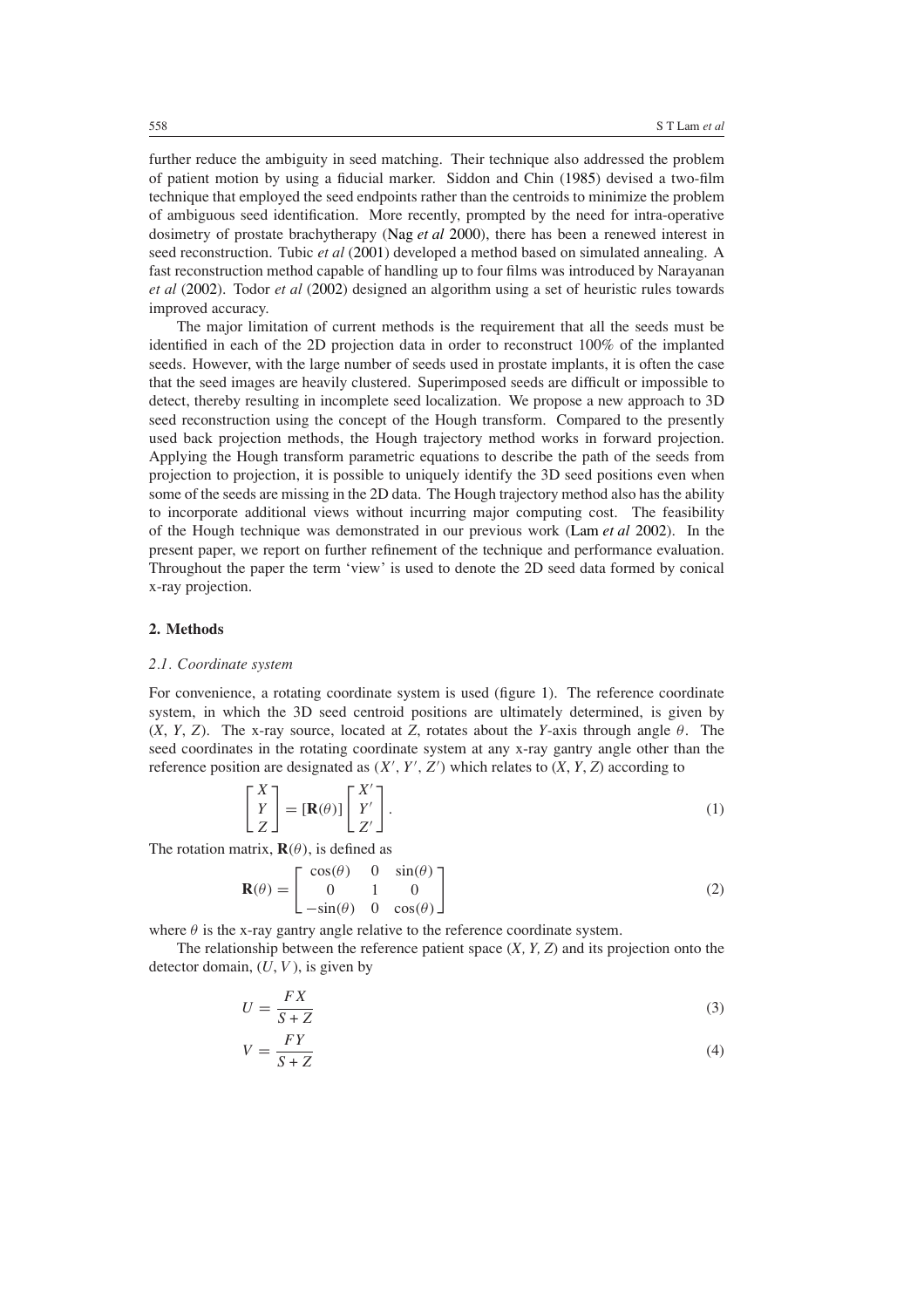

<span id="page-2-0"></span>**Figure 1.** Definition of coordinate system. The x-ray source, located at *Z*, rotates about the *Y*-axis through angle  $\theta$ . (*X, Y, Z*) is the reference and  $(X', Y', Z')$  is the rotated 3D coordinate system. Corresponding projection domains are designated as  $(U, V)$  and  $(U'V')$ , respectively. The black dots indicate the location of the seed in 3D and projected coordinate systems.

where *F* is the distance between the x-ray source and the detector, and *S* is the distance between the source and the axis of rotation.

#### *2.2. Hough transform*

The Hough transform developed by Paul Hough in 1962 (Hough) has become a standard tool in image processing and computer vision for detection of lines, circles and ellipses. Generalized Hough transform can detect arbitrary shapes, given a parametrized description of the shape in question. For the task at hand the concept of Hough transform is used to describe the path of a given seed as it is projected onto the detector plane at different gantry angles (figure [2\)](#page-3-0). First, we express the projection of a 3D point onto the detector space in polar coordinates  $(\rho, \varphi)$ :

$$
\rho = (U^2 + V^2)^{1/2} \tag{5}
$$

$$
\varphi = \tan^{-1}(V/U). \tag{6}
$$

<span id="page-2-1"></span>Remembering the relationships established in equations  $(1)$ – $(4)$ , a set of 3D seed coordinates  $(X, Y, Z)$  (dropping the prime sign) at a gantry angle  $\theta$  is transformed into a 2D point  $(\rho, \varphi)$ by

$$
\rho = \frac{F[(X\cos(\theta) + Z\sin(\theta))^2 + Y^2]^{1/2}}{S - X\sin(\theta) + Z\cos(\theta)}
$$
(7)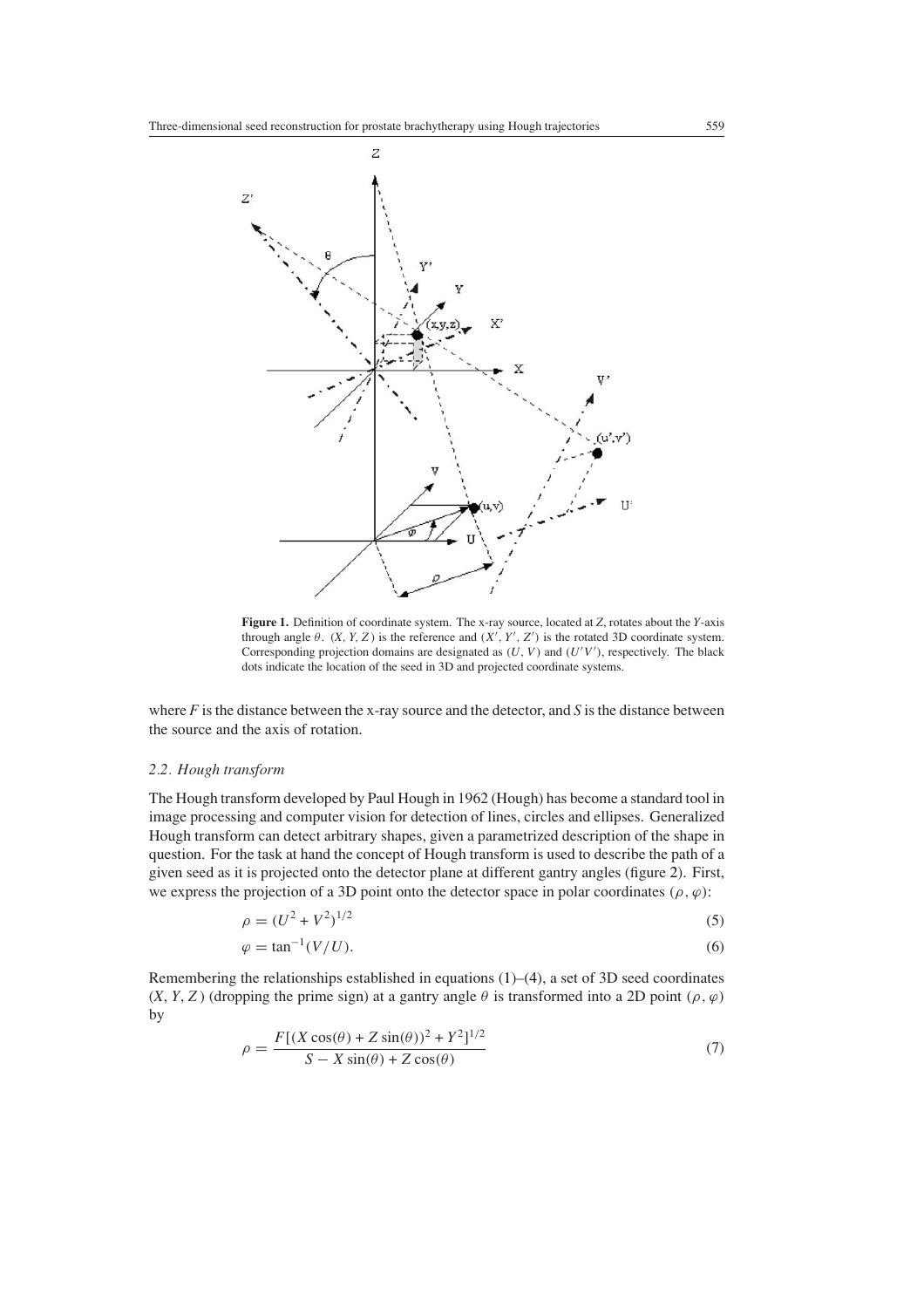

<span id="page-3-0"></span>Figure 2. The Hough trajectory of a given seed is unique as depicted by path A. Black circles indicate the x-ray projection of the seed centroids. The paths intersect when seeds are ambiguously identified due to superposition. For example, paths A and B meet at view 2 where two seed images completely overlap. Hough trajectory C does not match with any seed, thus will be discarded. Trajectory D has only one 'hit' at view 3 most likely due to false positive identification. This path will accumulate a low score and will be eliminated.

$$
\varphi = \tan^{-1}\left(\frac{Y}{X\cos(\theta) + Z\sin(\theta)}\right).
$$
\n(8)

<span id="page-3-1"></span>The Hough transform equations in [\(7\)](#page-2-1) and [\(8\)](#page-3-1) are functions of gantry angle and thus describe the trajectory of a given set of 3D seed coordinates as projected onto the 2D detector domain. For each seed this path is unique. Or, conversely stated, given a Hough trajectory the 3D seed coordinates can be determined.

# <span id="page-3-2"></span>*2.3. 3D seed reconstruction*

The task of seed reconstruction begins by defining the 3D search space, which encompasses the entire volume of the seed implant. One strategy is to determine a smallest rectangle that encloses all the seeds appearing on the recorded projection data. This is performed on a few representative views, e.g. two extreme projection angles and another at half way. When backprojected onto the x-ray source, the intersection of the pyramids defined by the bounding rectangles (base) and the source (apex) will form a volume which contains all the implanted seeds. This volume represents the 3D search space. In order to facilitate the numerical implementation the volume is quantized into cubic voxels at a resolution that matches the pixel size of the x-ray data corrected for magnification.

Each voxel in the search volume described above is a potential seed location. Then the objective is to find a voxel whose Hough-transformed path coincides with a seed in each of the recorded views. To accomplish this, first Hough trajectory is calculated using equations [\(7\)](#page-2-1) and [\(8\)](#page-3-1). Then for each view the distance between the path and the nearest seed is examined. The Hough path is extended to the next view if the distance is within a certain range, e.g. one seed length, otherwise the trajectory is terminated. Through this process the majority of the seed candidates is eliminated from the 3D search volume. Next, the Hough trajectories of the survived candidates are scored. For each view the distances between a given seed and the paths that are associated with the seed are compared. The path that is closest to the seed being examined receives a score of one and the rest zero. In the event that two or more paths share the closest distance within a small range, e.g. two detector pixels, these paths are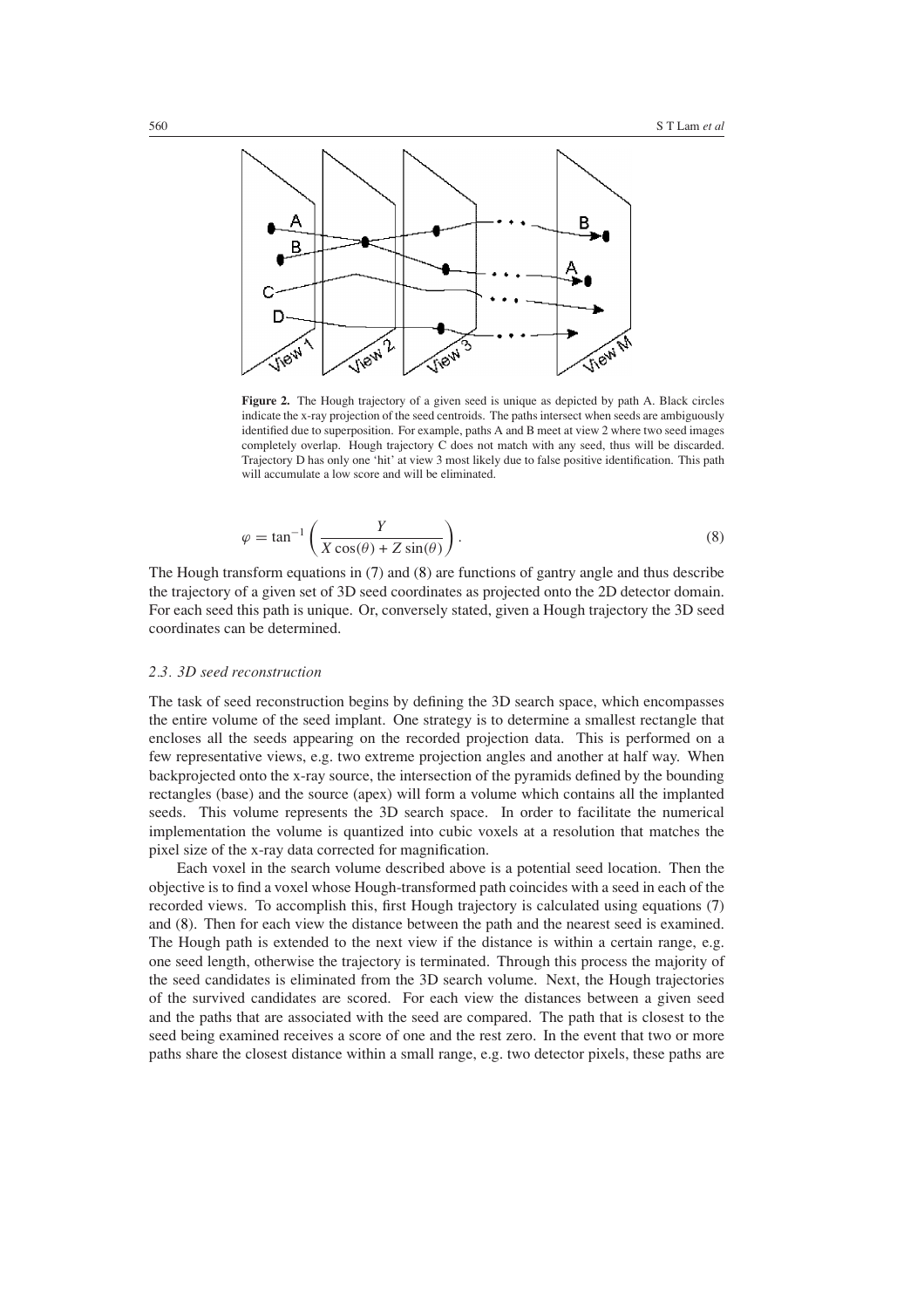

<span id="page-4-0"></span>**Figure 3.** (a) If there is an insufficient number of views available, ambiguous seed identification could result. (b) The classic case of ambiguous seed identity shown in (a) can be resolved by adding a projection as shown here.

considered to represent overlapping seeds and will each receive a score of one. Finally, the score is accumulated along each path from different views and the top *N* candidates (where *N* is the maximum possible number of seeds) are selected as being associated with the 3D seed positions.

Given a set of projection data acquired over *M* views, the top *N* candidates should have a score of *M*. However, if there is an insufficient number of views available, ambiguous seed identification can result as illustrated in figure [3\(](#page-4-0)a). In this example, there are two seeds (A and B) imaged at two gantry angles. The projection of these seeds will appear as points 1, 2, 3 and 4, on the detector plane. Accordingly, the Hough transform method will generate four unique paths as shown in the table. However, all of these paths will accumulate the same number of 'hit' points. Consequently, even the candidates C and D will be classified erroneously as seeds. This classic case of ambiguous seed identity can be resolved by adding an extra (the third) view as shown in figure [3\(](#page-4-0)b).

Figure [4](#page-5-0) illustrates the ability of the proposed method to reconstruct seeds even when none of the views has identified all of the seeds. In this example, three seeds (A, B and C) are imaged at three different angles. Each view records only two out of three seeds due to superposition. In the search space there exist other seed candidates D, E and F, whose projections will coincide with those of the true seeds. But the Hough trajectory scores can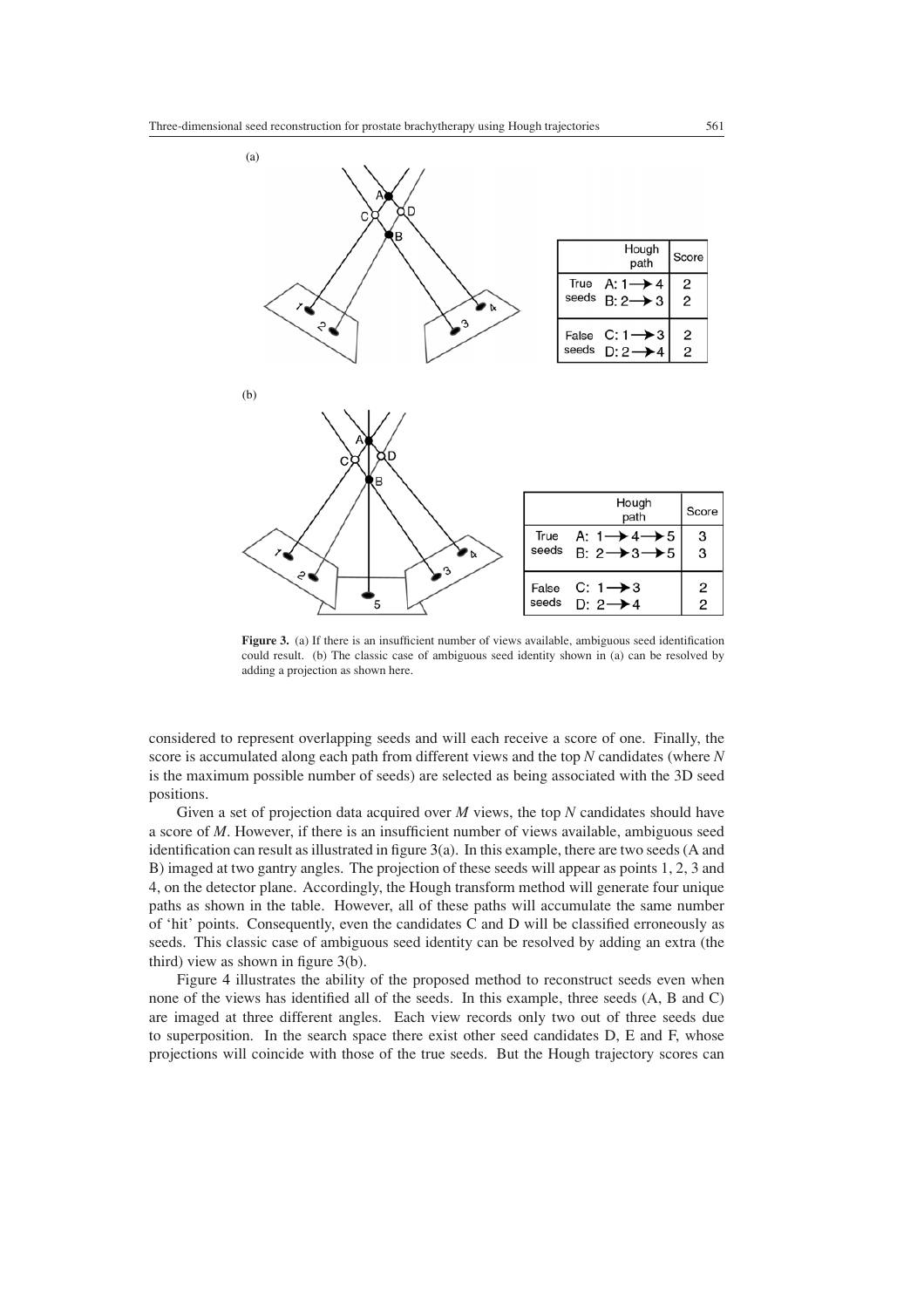

<span id="page-5-0"></span>**Figure 4.** Illustration of how the Hough trajectory method can reconstruct seeds even when none of the views has identified all of the seeds.

help differentiate the true seeds from the false positives. The true seeds A, B and C will receive a score of three while the other candidates will have only two 'hit' points. Selection of top  $N(N = 3)$  candidates will correctly reconstruct seeds A, B and C in 3D space.

Under ideal conditions with infinite detector resolution and perfect geometry, the algorithm outlined above will yield accurate results using just a few projections, e.g. three or four. In practice, however, noise in the data arising from uncertainties associated with the seed segmentation process and patient movement may not permit the Hough trajectory of a true seed candidate to accumulate the possible score of *M* since another path may end up passing closer to a seed of interest in a certain view. For this reason, it is advantageous to use a greater number of views when constructing the Hough trajectories.

## **3. Results**

Both simulation and empirical data were used to verify the algorithm. The algorithm was prototyped in Matlab, coded in C++, and tested on a PC with a 2 GHz Pentium IV processor.

#### *3.1. Simulated data*

For simulation studies, 125 seeds were generated in  $5 \times 5 \times 5$  cubic formation at 1 cm intervals. Subsequently, the second and the fourth layers were shifted by 0.5 cm in the *Y*-direction while the third and the fifth layers were offset in the *X*-direction by the same amount. These offsets were introduced in order to generate data that contained superposed seeds when projected at different gantry angles. The centre of the seed distribution was located at the isocentre at a distance of 100 cm from the x-ray source. The centroids of the seeds were projected onto the detector planes located at 140 cm from the x-ray source. The pixel resolution of the detector was 0.032 cm, which is equivalent to that of our 6 inch fluoroscopy unit. The projection data were generated in 1<sup>°</sup> increments at gantry angles ranging from 160 to 200<sup>°</sup> with the 180<sup>°</sup> orientation being the anterior–posterior direction. About half of the projections contained completely superposed seeds. The number of unidentified seeds due to superposition ranged from 3 to 24. Figure [5](#page-6-0) shows some of the projection data. Hough trajectories were generated for each voxel within the implant volume as described in section [2.3.](#page-3-2) The voxel size, 0.023 cm, is the detector resolution demagnified by the ratio of source-to-detector and source-to-prostate distances to account for beam divergence.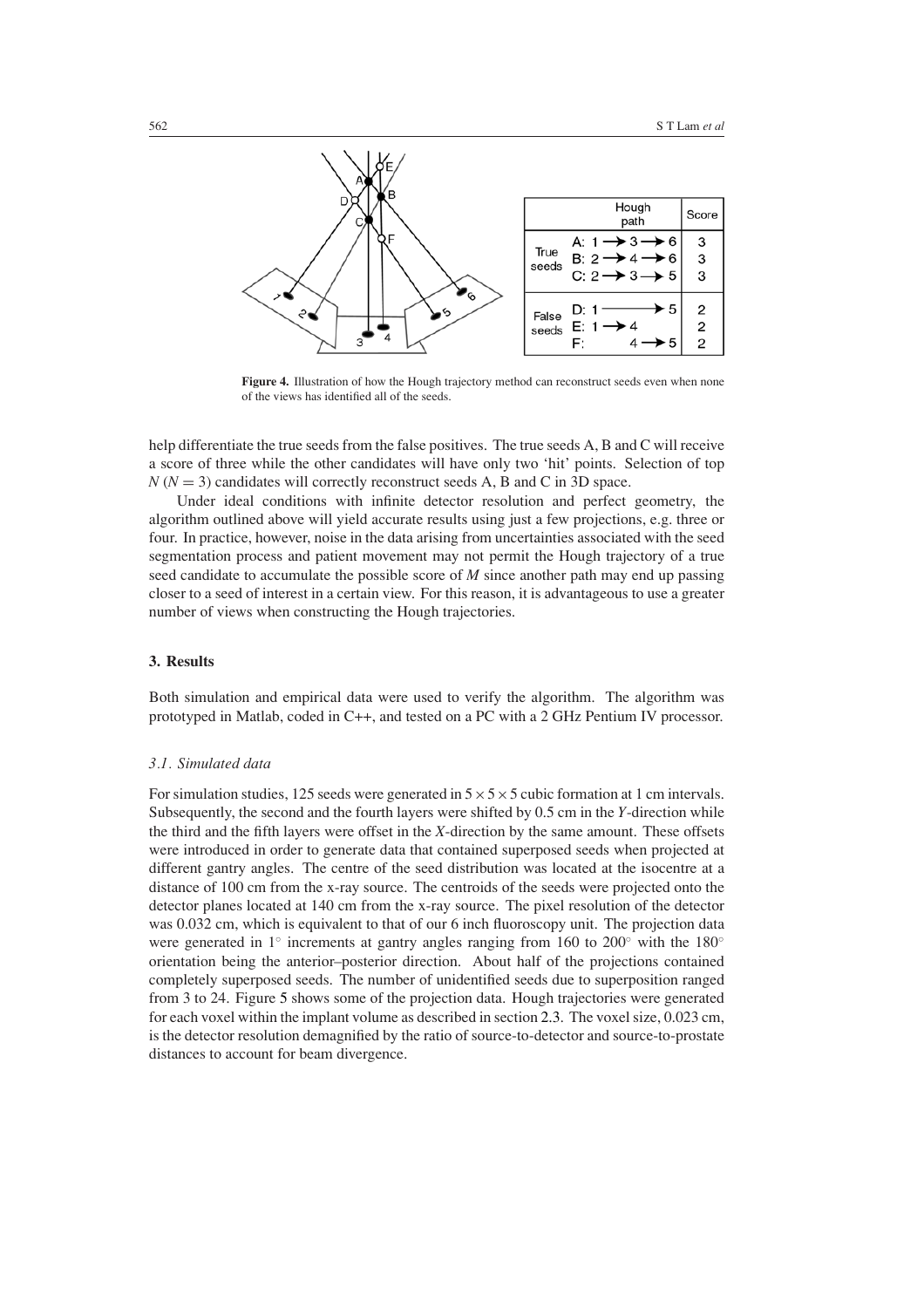|   |                  |    |                |                |          |         |                |         |                |          |         | Seeds at 165 deg |                |           |          |         |                |                |         |         |           |
|---|------------------|----|----------------|----------------|----------|---------|----------------|---------|----------------|----------|---------|------------------|----------------|-----------|----------|---------|----------------|----------------|---------|---------|-----------|
|   | 260              |    | $\circ$        |                | 0        |         | $\circ$        |         | ◎              |          | $\circ$ |                  | ⊚              |           | $\circ$  |         | $^\circledR$   |                | $\circ$ |         | ∞         |
|   | 240              |    |                | $\circ$        |          | $\circ$ |                | Ο       |                | $\circ$  |         | О                |                | $\circ$   |          | O       |                | $\circ$        |         | O       |           |
|   | 220              |    |                |                | ⊛        |         |                |         | ⊕              |          |         |                  | ⊛              |           |          |         | $\circledcirc$ |                |         |         | $\infty$  |
|   | 200              |    | $\bigcirc$     |                |          |         | Ω              |         |                |          | $\circ$ |                  |                |           | $\circ$  |         |                |                | $\circ$ |         |           |
|   |                  |    |                | $\circ$        |          | $\circ$ |                | O       |                | $\circ$  |         | О                |                | $\circ$   |          | O       |                | $\circ$        |         | O       |           |
| v | 180              |    | O              |                | ⊕        |         | $\circ$        |         | ⊕              |          | $\circ$ |                  | ⊛              |           | $\circ$  |         | ∞              |                | $\circ$ |         | $^\infty$ |
|   | 160              |    |                | $\circ$        |          | O       |                | $\circ$ |                | O        |         | $\circ$          |                | О         |          | $\circ$ |                | O              |         | $\circ$ |           |
|   | 140              |    |                |                |          |         |                |         |                |          |         |                  |                |           |          |         |                |                |         |         |           |
|   | 120              |    | O              |                | ⊕        |         | O              |         | $^{\circ}$     |          | $\circ$ |                  | $^{\circ}$     |           | $\circ$  |         | $^{\circ}$     |                | $\circ$ |         | $\infty$  |
|   |                  |    |                | $\circ$        |          | О       |                | $\circ$ |                | $\circ$  |         | $\circ$          |                | $\circ$   |          | $\circ$ |                | O              |         | $\circ$ |           |
|   | 100              |    | O              |                | $\Theta$ |         | $\circ$        |         | $\circledcirc$ |          | $\circ$ |                  | $\circledcirc$ |           | $\circ$  |         | $^{\circ}$     |                | $\circ$ |         | $\infty$  |
|   | 80               |    |                |                |          | О       |                | $\circ$ |                | O        |         | $\circ$          |                | $\circ$   |          | $\circ$ |                | O              |         | $\circ$ |           |
|   | 60               | 80 |                | $\circ$<br>100 |          | 120     |                | 140     |                | 160      |         | 180              |                | 200       |          | 220     |                | 240            |         | 260     | 280       |
|   |                  |    |                |                |          |         |                |         |                |          | U       |                  |                |           |          |         |                |                |         |         |           |
|   |                  |    |                |                |          |         |                |         |                |          |         |                  |                |           |          |         |                |                |         |         |           |
|   |                  |    |                |                |          |         |                |         |                |          |         | Seeds at 180 deg |                |           |          |         |                |                |         |         |           |
|   | 260              |    | $\circ$        |                | 0        |         | $\circ$        |         | $\Theta$       | O        |         | $\Theta$         |                | $\circ$ ' | $\Theta$ |         | $\circ$        | 'O             |         |         |           |
|   | 240              |    |                |                |          |         | $^{\circledR}$ |         |                | ⊕        |         |                  | ⊕              |           |          |         |                |                |         |         |           |
|   | 220              |    | ◎              |                |          |         |                |         |                |          |         |                  |                |           |          |         | ⊙              |                |         |         |           |
|   |                  |    | $\circ$        |                | ⊕        |         | О              |         | ⊕              | O        |         | $\circledast$    |                | O         | ⊕        |         | $\circ$        | $\circledcirc$ |         |         |           |
|   | 200              |    | $\circledcirc$ |                |          |         | ⊕              |         |                | ⊕        |         |                  | ⊕              |           |          |         | $\circledcirc$ |                |         |         |           |
| v | 180              |    | $\circ$        |                | ⊛        |         | O              |         | ⊛              | O        |         | ⊕                |                | O         | ⊕        |         | $\circ$        | $^\circledR$   |         |         |           |
|   | 160              |    |                |                |          |         |                |         |                |          |         |                  |                |           |          |         |                |                |         |         |           |
|   | 140              |    | $\circledcirc$ |                |          |         | ⊛              |         |                | ⊕        |         |                  | ⊛              |           |          |         | ◎              |                |         |         |           |
|   |                  |    | $\circ$        |                | ⊛        |         | Ō              |         | ⊛              | $\circ$  |         | ⊕                |                | Ο         | ⊛        |         | $\circ$        | ◎              |         |         |           |
|   | 120              |    | $\circledcirc$ |                |          |         | ⊛              |         |                | ⊕        |         |                  | ⊛              |           |          |         | ◎              |                |         |         |           |
|   | 100 <sub>1</sub> |    |                |                | ଚ        |         |                | 0       |                |          |         |                  |                |           |          |         |                | ⊗              |         |         |           |
|   | 80               |    | $\circ$        |                |          |         | $\circ$        |         |                | $\circ$  |         | 0                |                | $\circ$   | ⊜        |         | $\circ$        |                |         |         |           |
|   | $^{60}_{100}$    |    | $\Theta$       |                |          | 150     | 0              |         |                | 8<br>200 |         |                  | 0              | 250       |          |         | ℅              | 300            |         |         | 350       |

<span id="page-6-0"></span>**Figure 5.** Examples of projection data used in the simulation study. Spatial units are in pixels. Centre of circles indicates the seed centroid location. Completely superposed seeds are marked by an asterisk. 116 out of 125 seeds are identifiable in the 165◦ projection (top) whereas only 101 seeds are identified in the 180◦ projection (bottom).

*3.1.1. Reconstruction from complete dataset.* In the first simulation study, it was assumed that a complete dataset was available and none of the views used in reconstruction had missing seeds. The input data were preferentially selected so that only the projections containing all 125 seeds were used. The number of projections used to reconstruct the seeds was varied from three to nine. Table [1](#page-7-0) tabulates the results of seed reconstruction. The errors in seed locations relative to the truth were less than 0.013, 0.019 and 0.045 cm in the *X, Y* and *Z* directions when using four or more projections.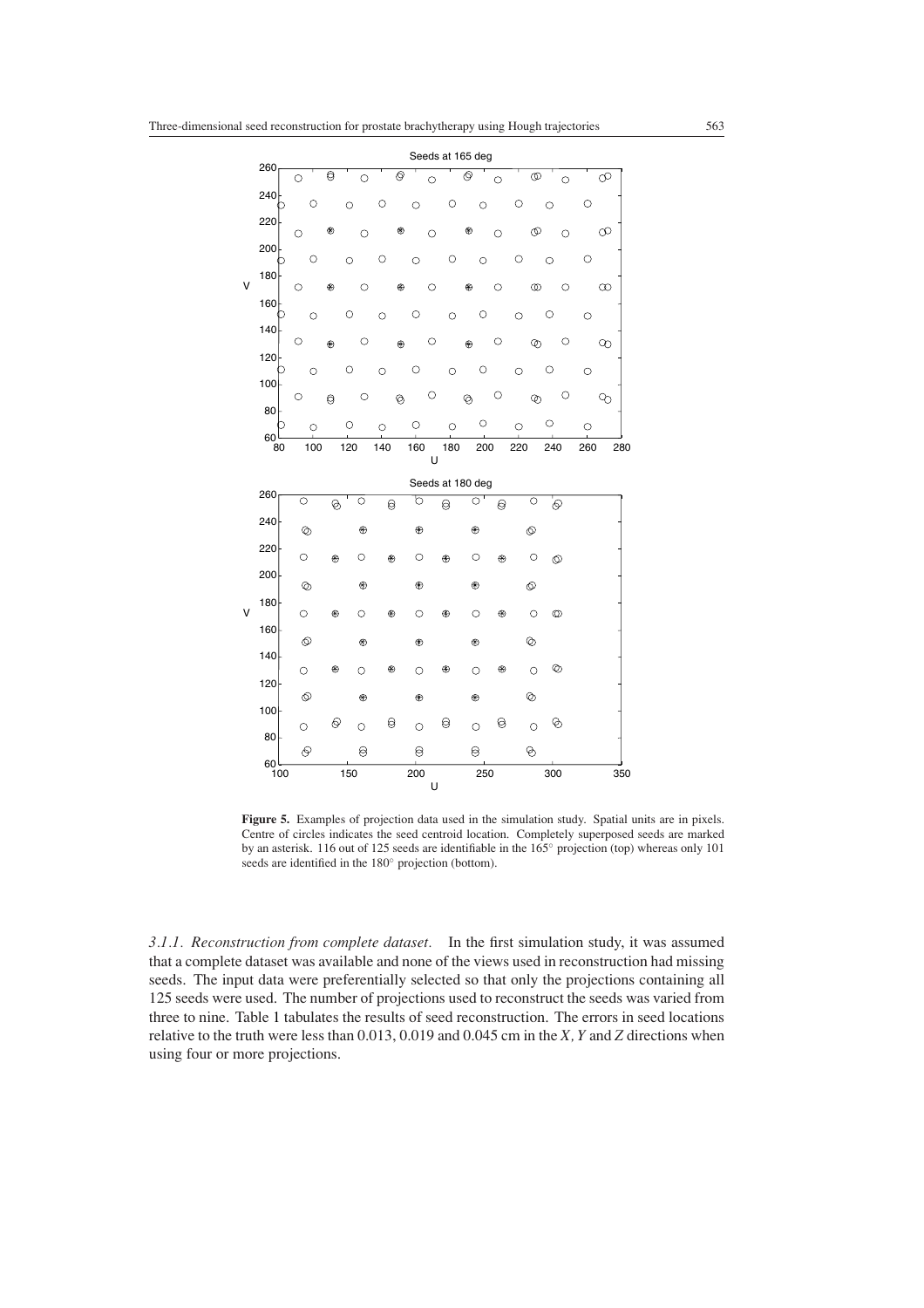<span id="page-7-0"></span>

|  |  |  | <b>Table 1.</b> Results of 3D seed reconstruction from complete datasets. The number of views used |  |
|--|--|--|----------------------------------------------------------------------------------------------------|--|
|  |  |  | ranged from three to nine. All projections contained the possible number of seeds of 125.          |  |

| <b>Views</b>          | Number of views used |                |       |       |              |       |       |  |  |
|-----------------------|----------------------|----------------|-------|-------|--------------|-------|-------|--|--|
| (projection<br>angle) | 3                    | $\overline{4}$ | 5     | 6     | 7            | 8     | 9     |  |  |
| 161                   | ✓                    |                | ✓     | ✓     | $\checkmark$ | ✓     | ✓     |  |  |
| 163                   |                      |                |       | ✓     | $\checkmark$ |       | ✓     |  |  |
| 171                   |                      |                | ✓     | ✓     | ✓            |       |       |  |  |
| 176                   |                      |                |       |       |              |       | ✓     |  |  |
| 184                   | ✓                    |                |       |       |              |       |       |  |  |
| 186                   |                      |                |       |       |              |       |       |  |  |
| 191                   |                      |                |       |       |              |       |       |  |  |
| 197                   |                      |                |       |       |              |       | ✓     |  |  |
| 200                   |                      |                |       |       |              |       |       |  |  |
| Max X error (cm)      | 4.12                 | 0.013          | 0.013 | 0.013 | 0.013        | 0.013 | 0.013 |  |  |
| Max Y error (cm)      | 4.50                 | 0.019          | 0.019 | 0.015 | 0.015        | 0.015 | 0.015 |  |  |
| Max Z error (cm)      | 1.55                 | 0.045          | 0.029 | 0.029 | 0.029        | 0.029 | 0.029 |  |  |

<span id="page-7-1"></span>**Table 2.** Results of 3D seed reconstruction from incomplete datasets: easy cases. Only those views with missing seeds were used. The number of views used in reconstruction was incrementally reduced by removing the views with the least number of identified seeds. Therefore, these trials represent relatively easy cases. The possible number of seeds was 125.

| <b>Views</b>          | Number of           | Number of views used |              |       |              |       |              |      |  |  |  |
|-----------------------|---------------------|----------------------|--------------|-------|--------------|-------|--------------|------|--|--|--|
| (projection<br>angle) | seeds<br>identified | 14                   | 13           | 12    | 11           | 10    | 9            | 8    |  |  |  |
| 164                   | 122                 | $\checkmark$         | ✓            | ✓     | $\checkmark$ | ✓     | $\checkmark$ |      |  |  |  |
| 165                   | 116                 | $\checkmark$         | $\checkmark$ |       | $\checkmark$ | ✓     |              |      |  |  |  |
| 166                   | 114                 | $\checkmark$         | ✓            |       | $\checkmark$ |       |              |      |  |  |  |
| 167                   | 114                 | ✓                    | ✓            |       | $\checkmark$ | ✓     | ✓            |      |  |  |  |
| 168                   | 120                 | $\checkmark$         | ✓            |       | ✓            |       |              |      |  |  |  |
| 178                   | 118                 | $\checkmark$         | ✓            | ✓     | $\checkmark$ |       |              |      |  |  |  |
| 179                   | 108                 | $\checkmark$         | $\checkmark$ |       |              |       |              |      |  |  |  |
| 180                   | 101                 | $\checkmark$         |              |       |              |       |              |      |  |  |  |
| 181                   | 105                 | $\checkmark$         | ✓            |       |              |       |              |      |  |  |  |
| 182                   | 115                 | ✓                    | ✓            |       | ✓            |       |              |      |  |  |  |
| 193                   | 117                 | ✓                    | ✓            |       | ✓            |       |              |      |  |  |  |
| 194                   | 114                 | $\checkmark$         | ✓            |       | ✓            |       |              |      |  |  |  |
| 195                   | 116                 | ✓                    | ✓            | ✓     | ✓            | ✓     | ✓            |      |  |  |  |
| 196                   | 122                 | ✓                    |              | ✓     | ✓            |       |              | ✓    |  |  |  |
| Max X error (cm)      |                     | 0.011                | 0.011        | 0.013 | 0.011        | 0.011 | 0.011        | 1.01 |  |  |  |
| Max $Y$ error $(cm)$  |                     | 0.013                | 0.015        | 0.015 | 0.015        | 0.015 | 0.015        | 1.01 |  |  |  |
| Max Z error (cm)      |                     | 0.047                | 0.043        | 0.043 | 0.043        | 0.047 | 0.055        | 0.55 |  |  |  |

*3.1.2. Reconstruction from incomplete dataset.* In order to test the ability of the Hough method to reconstruct the seeds from a set of incomplete data, only those projections with 'missing' (superposed) seeds were selected. Table [2](#page-7-1) lists 14 such projections. The number of identified seeds ranged from 101 to 122 out of 125 total. Utilizing all 14 projections the Hough trajectory method computed the 3D seed coordinates with excellent accuracy. The maximum errors in the *X*, *Y* and *Z* directions were 0.011, 0.013 and 0.047 cm, respectively.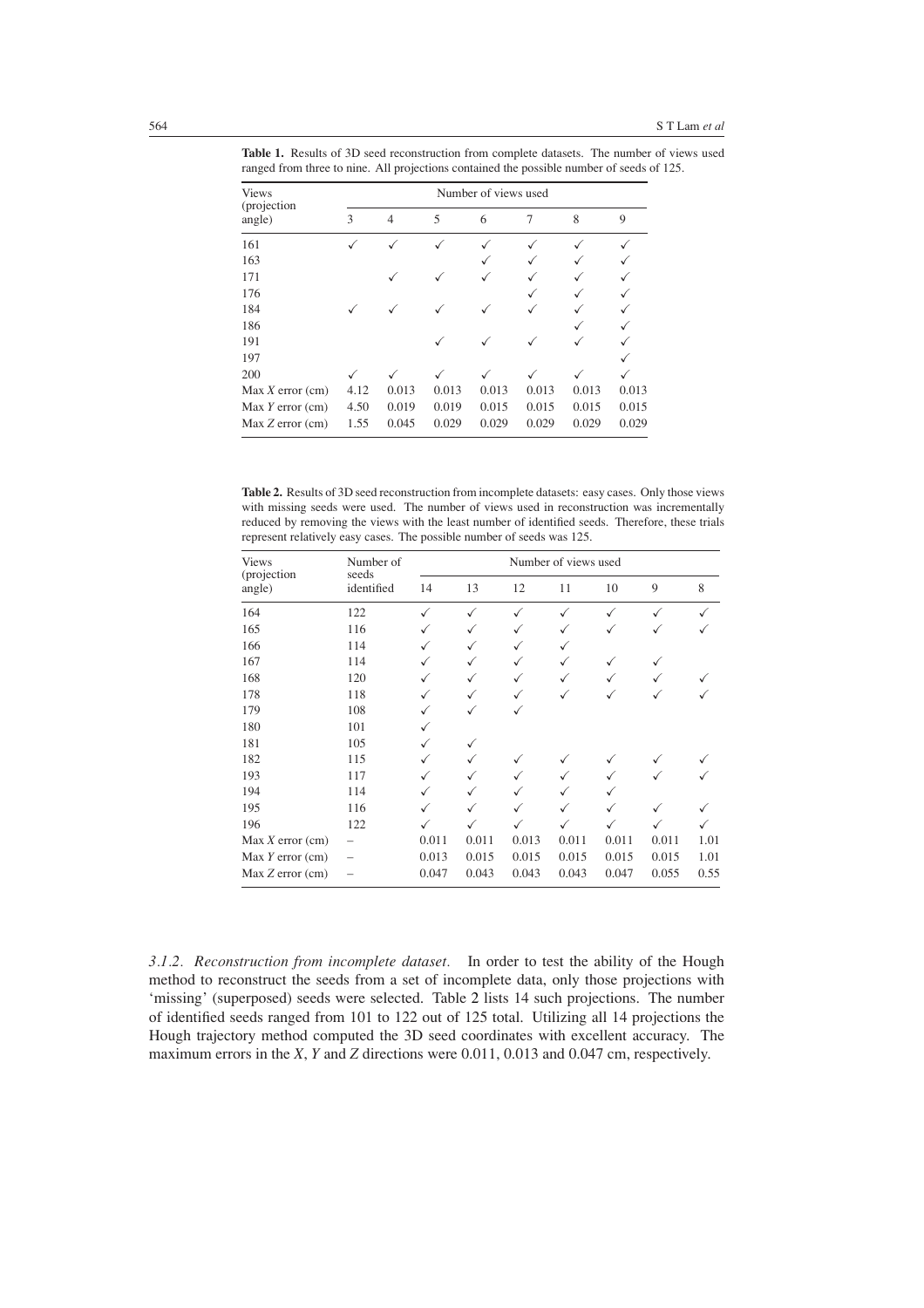| <b>Views</b><br>(projection | Number of<br>seeds | Number of views used |       |       |      |  |  |
|-----------------------------|--------------------|----------------------|-------|-------|------|--|--|
| angle)                      | identified         | 14                   | 13    | 12    | 11   |  |  |
| 164                         | 122                |                      |       |       |      |  |  |
| 165                         | 116                |                      |       |       |      |  |  |
| 166                         | 114                |                      |       |       |      |  |  |
| 167                         | 114                |                      |       |       |      |  |  |
| 168                         | 120                |                      |       |       |      |  |  |
| 178                         | 118                |                      |       |       |      |  |  |
| 179                         | 108                |                      |       |       |      |  |  |
| 180                         | 101                |                      |       |       |      |  |  |
| 181                         | 105                |                      |       |       |      |  |  |
| 182                         | 115                |                      |       |       |      |  |  |
| 193                         | 117                |                      |       |       |      |  |  |
| 194                         | 114                |                      |       |       |      |  |  |
| 195                         | 116                |                      |       |       |      |  |  |
| 196                         | 122                |                      |       |       |      |  |  |
| Max X error (cm)            |                    | 0.011                | 0.011 | 0.011 | 0.49 |  |  |
| Max $Y$ error $(cm)$        |                    | 0.013                | 0.013 | 0.013 | 0.49 |  |  |
| Max Z error (cm)            |                    | 0.047                | 0.056 | 0.063 | 0.48 |  |  |

<span id="page-8-0"></span>**Table 3.** Results of 3D seed reconstruction from incomplete datasets: difficult cases. Only those views with missing seeds were used. The number of views used in reconstruction was incrementally reduced by removing the views with the highest number of identified seeds. Therefore, these trials represent challenging cases. The possible number of seeds was 125.

The exercise successfully demonstrates that the feature space trajectory can accurately reconstruct 3D seed positions even when none of the views have identified all the seeds. But it was not clear as to how much data are sufficient for faithful reconstruction. In order to answer the question the number of projections was reduced progressively until localization errors became unacceptable. Projections were removed from the input dataset starting with the one having the least number of identified seeds (i.e., projection angle 180° with 101 seeds) and the next (i.e., projection angle 181◦ with 105 seeds) and so on. The results shown in table [2](#page-7-1) indicate that as few as nine views can successfully reconstruct all 125 seeds. The number of available seeds for the nine views ranged from 114 to 122.

We have also simulated very difficult cases in which the views that contain a large number of identified seeds (useful information) were excluded. Views were removed from the input dataset starting with the one having the highest number of identified seeds (i.e., projection angle 164 with 122 seeds). The results tabulated in table [3](#page-8-0) indicate that at least 12 projections are needed when the dataset is highly incomplete with a large number of missing seeds. The number of available seeds for the 12 views ranged from 101 to 120.

#### *3.2. Phantom study*

A physical phantom study was conducted in order to evaluate the algorithm in a clinically relevant setting. A prostate phantom was implanted with 61 dummy I-125 seeds and projection data were obtained with a radiotherapy simulator (SLS-14, Elekta Oncology Systems, Crawley, UK) using the 6 inch image intensifier mode over a  $40^\circ$  angular span. The radiotherapy simulator is used routinely for prostate brachytherapy procedures in our clinic. Nine views were captured at 5◦ increments from 160◦ to 200◦ with a frame grabber (Meteor-II, Matrox Graphics, Dorval, Canada) into a PC. The gantry angle of 180◦ indicates the anterior–posterior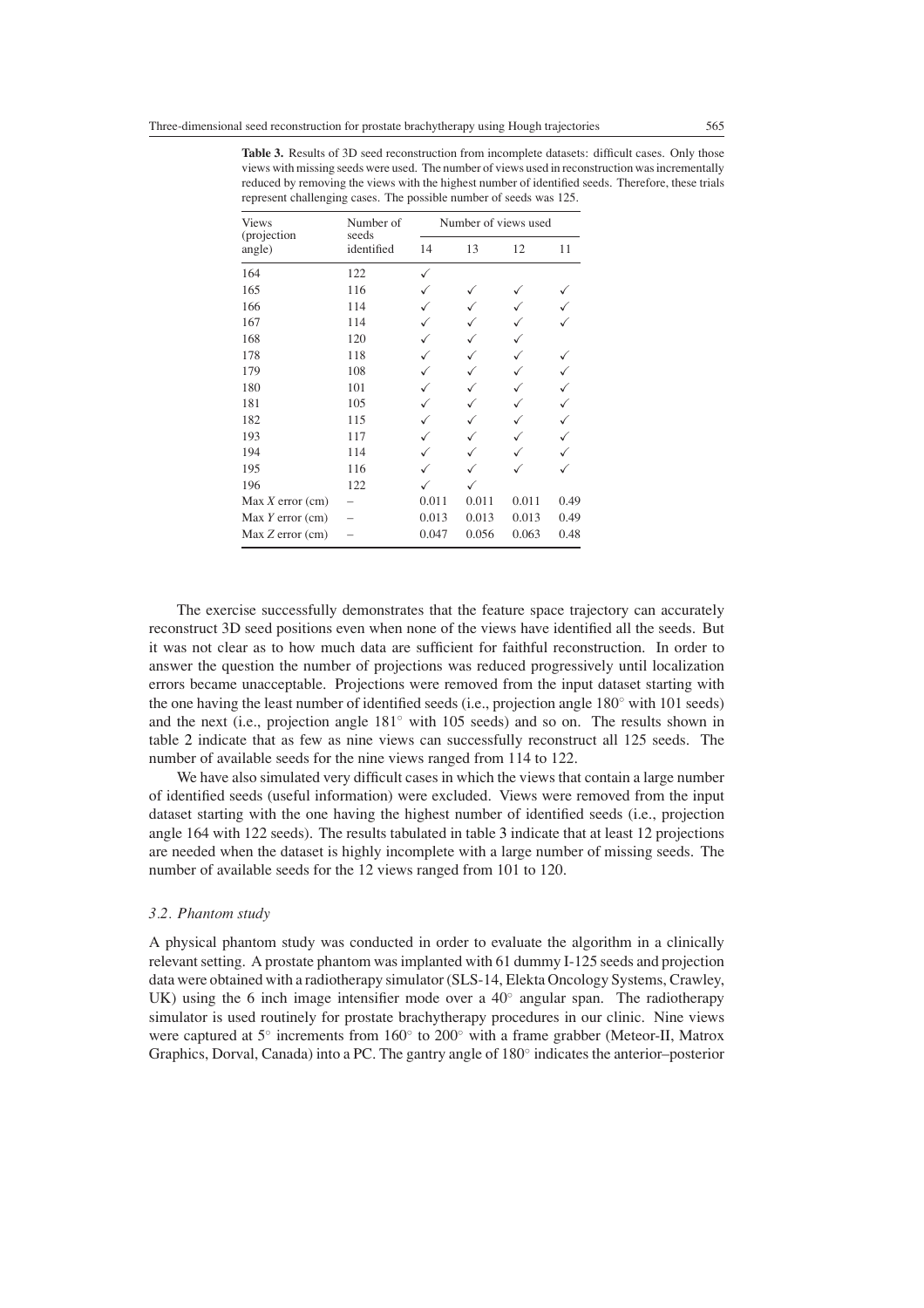**Table 4.** Number of seeds identified by the automated seed detection algorithm for the phantom experiment. The views with asterisks were not used in seed reconstruction.

<span id="page-9-0"></span>

| <b>Views</b><br>(projection angle) | Number of seeds<br>identified |
|------------------------------------|-------------------------------|
| 160                                | 59                            |
| $165*$                             | 61                            |
| 170                                | 61                            |
| 175                                | 60                            |
| 180*                               | 61                            |
| 185                                | 59                            |
| 190                                | 59                            |
| 195                                | 60                            |
| $200*$                             | 61                            |
|                                    |                               |

orientation. The seed centroids on each view were then automatically determined. The process begins with the correction for geometric distortion introduced by the image intensifier [\(Cho](#page-12-9) *et al* [1995\)](#page-12-9). Next, the seeds are automatically segmented through a series of image processing operations [\(Cho 2000](#page-12-10)). First, a grayscale morphological top hat operation is applied in order to separate the seeds from the background. This is followed by an automated grayscale thresholding step using a discriminant analysis. Finally, the resultant, binary seed images are examined through template matching to locate the seed centroids. The results of automated seed segmentation were compared with the manually determined seed centroids. Agreements were within two pixels (or 0.064 cm). There were a few superposed seeds that were not identified by the seed detection algorithm. However, no manual interventions were made to identify the missing seeds. Therefore, the superposed seeds remained classified as single seeds. Table [4](#page-9-0) shows the number of seeds that were automatically identified for each view. Using all nine views the Hough trajectory algorithm successfully reconstructed all 61 seeds. To explore the limit of the algorithm the number of views used was reduced until reconstruction errors began to exceed 0.05 cm or 10% of the seed length. This limit was reached when more than three views, which contributed the most to reconstruction (i.e., views with the highest number of seeds), were removed. The three views that were excluded from the input contained all 61 seeds and are identified by asterisks in table [4.](#page-9-0) In order to qualitatively evaluate the accuracy of reconstruction using the reduced number of views (six instead of nine) the 3D solutions were projected onto views 165◦, 180◦ and 200◦, as shown in figure [6.](#page-10-0) Visual inspection of the figure reveals that the large majority of the centroid projections fall within the seed images. Only a small fraction of the projected centroids is off by a few pixels. These errors are due to uncertainties introduced in the seed segmentation and detection steps.

For quantitative assessment the results were compared with those from a back projection based reconstruction. A previously reported fast cross-projection method was used to calculate the 3D seed coordinates using the views 165◦, 180◦ and 200◦. The overall accuracy of the fast cross-projection algorithm including the distortion correction, seed detection and reconstruction has been previously reported as 0.041, 0.041 and 0.022 cm in the *X*, *Y* and *Z* directions, respectively [\(Narayanan](#page-12-6) *et al* [2002\)](#page-12-6). The results of the Hough trajectory method differed only slightly from those of the cross-projection technique. The RMS errors and standard deviations of the Hough method relative to the cross-projection method were  $0.0035 \pm 0.0042$  cm,  $0.0039 \pm 0.0045$  cm and  $0.012 \pm 0.015$  cm in the *X*, *Y* and *Z* directions, respectively. The maximum errors were 0.0093, 0.011 and 0.038 cm.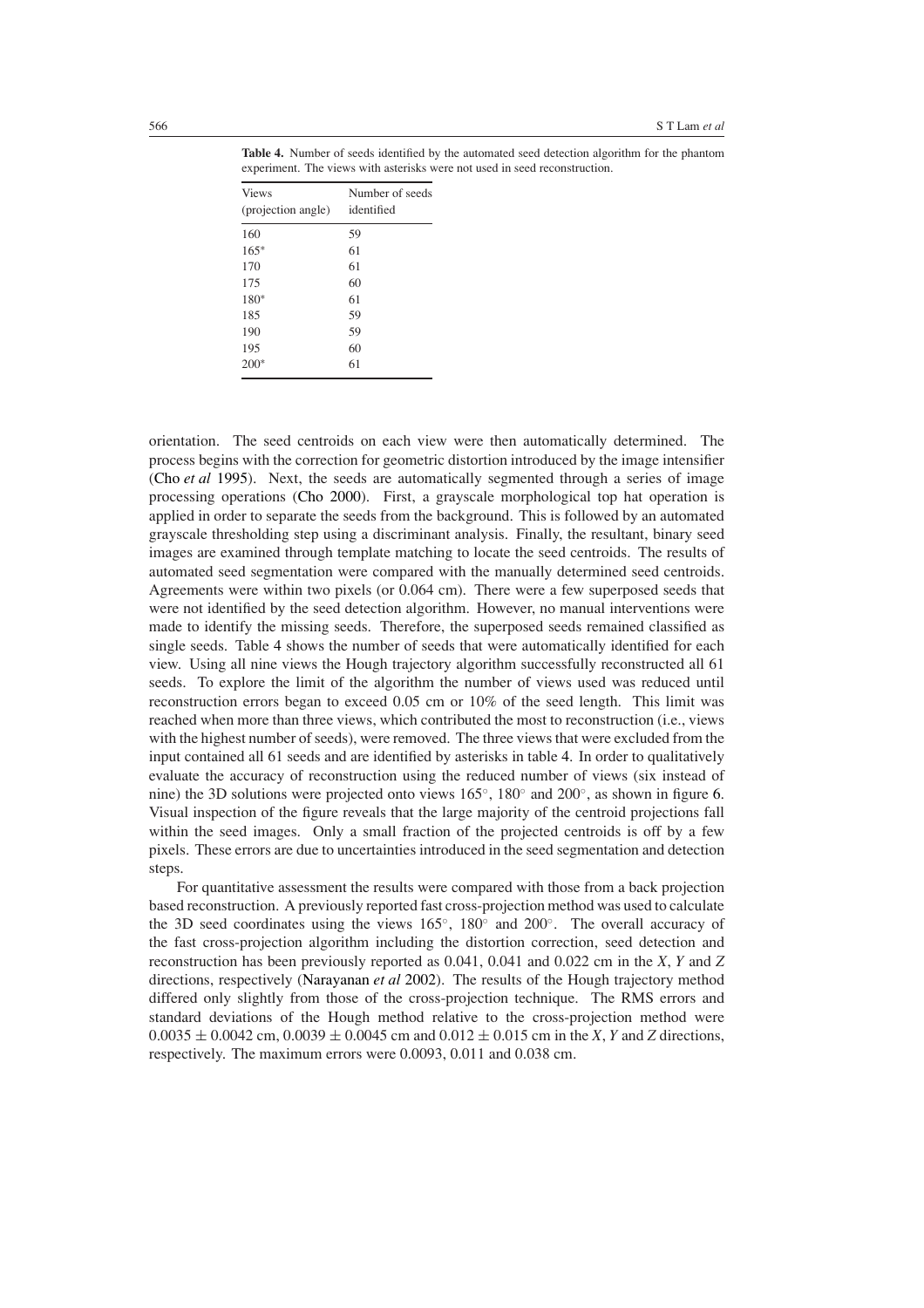

<span id="page-10-0"></span>**Figure 6.** For qualitative evaluation of reconstruction accuracy the 3D solutions (seed centroids) were projected onto fluoroscopy images. From left to right, there are projections for  $165°$ ,  $180°$ and 200◦. Since these views have no superposed seeds and have wide angular span, they are suited for verification of reconstruction via re-projection. All 61 seeds are verified. The black crosses mark the re-projected centroids.

# **4. Discussion**

The Hough trajectory method takes a significantly different approach from the previously developed algorithms. Instead of back projection, the present technique works in the forward direction. It begins in the 3D seed space and seeks to find a Hough trajectory in the projection domain that is unique to a given seed. The main advantage of the present algorithm is its ability to localize 100% of the implanted seeds from an incomplete dataset. For example, in commonly used three-view back projection methods, given  $N - p$ ,  $N - q$  and  $N - r$  seeds in each of three views (where *N* is the total number of implanted seeds and  $p > q > r$ ) the maximum number of seeds that can be reconstructed is only  $N - p$ . In comparison, the Hough method can reconstruct all *N* seeds.

For faithful reconstruction the proposed method requires a moderate number of views. The required number of views depends on the extent of unidentifiable seeds on each projection. For a small amount of missing seeds (of the order of 4%) as few as 6 views are sufficient while for a more difficult case (e.g., up to 20% missing) 12 or more views may be needed. In clinical practice, however, the number of missing seeds in a given view rarely exceeds 10% of the total. Therefore, it is estimated that 6 to 9 views should be sufficient for most cases. However, in the presence of significant noise due to imperfections such as uncorrected gantry wobble or patient motion a larger number of views will be required.

It may be argued that back projection methods can also be used for faithful reconstruction if many views are provided from which to select three views containing all *N* seeds. However, this approach may not be robust as there is no guarantee that all *N* seeds will be identified in at least three views among the acquired projections. One obstacle is the problem of false positives. That is, even when *N* objects have been detected in a view, they may consist of  $N - p$  seeds and *p* false seeds. False positives do occur in automated processes as high contrast objects such as thresholded fragments of bones and catheter wires mimic the seeds. Furthermore, when seeds are heavily clustered, it is possible that more than the actual number of seeds is detected in one cluster while a fewer number in another cluster thus erroneously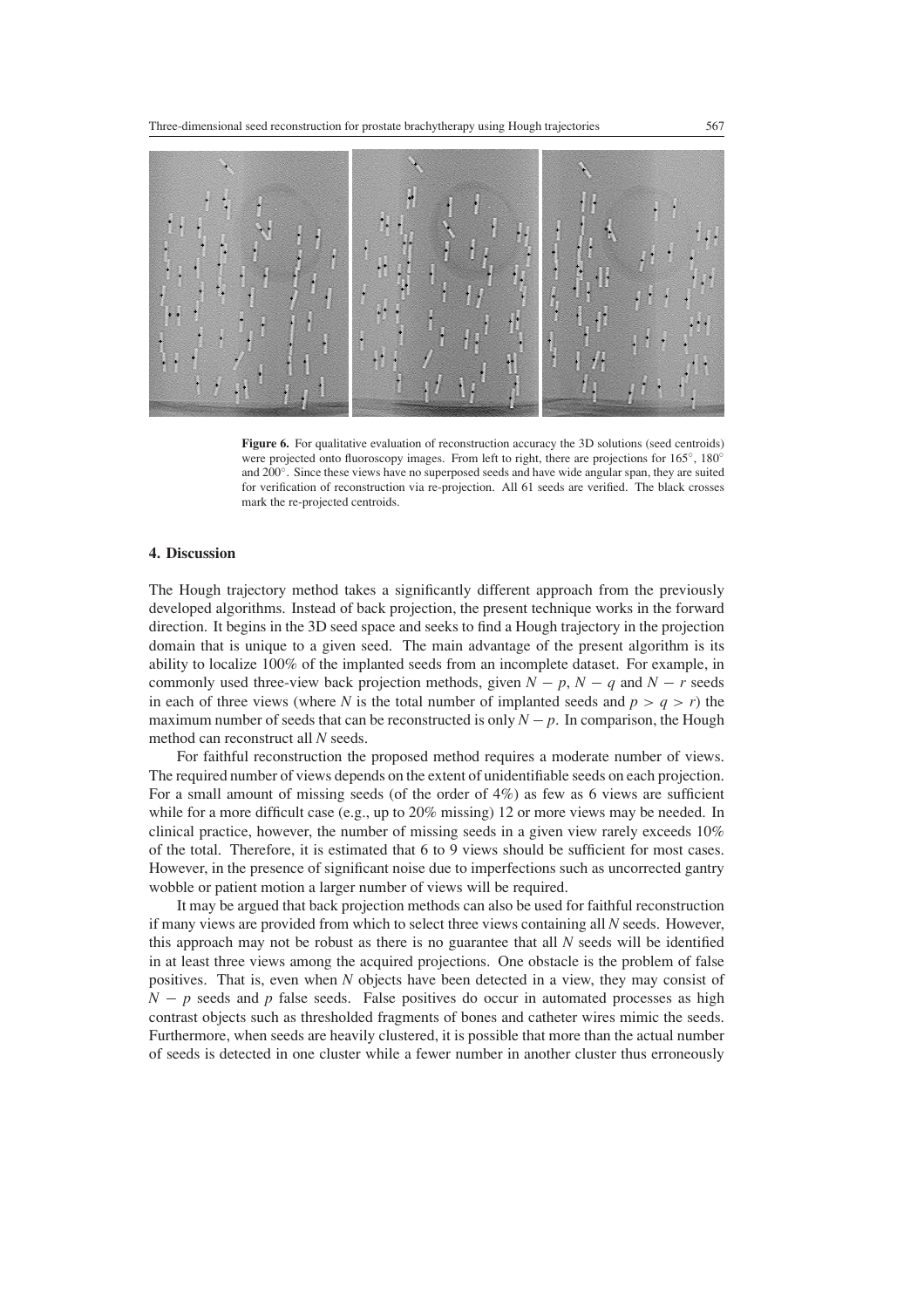

**Figure 7.** Processing time as a function of number of views and seeds.

<span id="page-11-1"></span>giving a total of *N* seeds. Therefore, obtaining three views with correctly identified *N* seeds is not necessarily an easy task.

The computation times as a function of number of views and seeds are plotted in figure [7.](#page-11-1) Since a large majority of the seed candidates and associated Hough trajectories are terminated quickly (see section [2.3\)](#page-3-2) the overhead to process additional views diminishes as the number of views increases. For example, in the 60-seed case, as the number of views is tripled from three to nine, the calculation time increases only by 33% compared to the 25% increase when the number of views is doubled. Relative to the number of seeds, the computation time increases almost linearly. For 120 seeds and nine views, the processing time was 110 s on a 2 MHz PC. Calculation time can be shortened by parallelizing the algorithm so that multiple Hough trajectories can be processed simultaneously.

# **5. Conclusion**

The proposed method based on the Hough transform can determine the 3D position of brachytherapy seeds even when some of the seeds are undetected in x-ray projections due to superposition. The method also has the ability to incorporate a large number of views without incurring major computing cost. As such, the technique has the potential for clinical application.

# **Acknowledgments**

This work was supported in part by grants from the National Institutes of Health R21-CA89061 and the Department of Defense DAMD17-03-1-0033.

#### **References**

<span id="page-11-0"></span>Altschuler M D, Findlay P A and Epperson R D 1983 Rapid, accurate, three-dimensional location of multiple seeds in implant radiotherapy treatment planning *Phys. Med. Biol.* **28** 1305–18